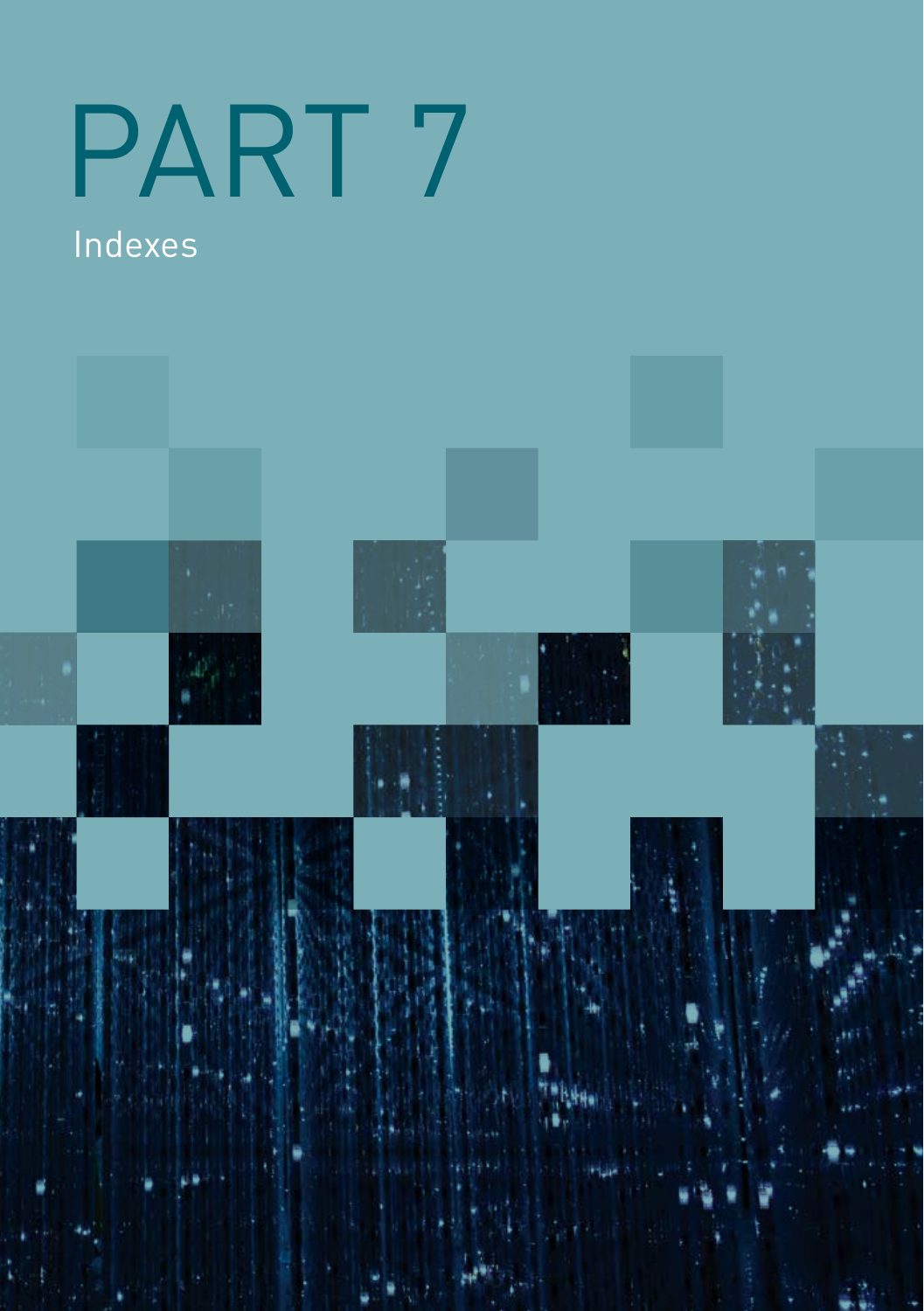# Alphabetical index

## **A**

abbreviations, vi Aboriginal and Torres Strait Islander Social Justice Commissioner, 79 Aboriginal peoples' and Torres Strait Islanders' human rights, 79 Abraham, Justice Wendy Jane, 180 access to judgments, 56 access to the Court, 30–6 Accountable Authority, 188 see also Chief Executive Officer and Principal Registrar accounting standards changes, 13 Administrative and Constitutional Law and Human Rights NPA, 16 decisions of interest, 145–6 workload statistics, 138 Administrative Appeals Tribunal, 16 Administrative Decisions (Judicial Review) Act 1977, 16 administrative tribunal decisions concerning the Courts' operations for purposes of the PGPA Act, 40 Admiralty Act 1988, 8, 16 admiralty and maritime law matters, 16–17 decisions of interest, 146–7 workload statistics, 139 Admiralty Rules 1988, 8, 18 advertising and market research, 42 Allsop, Chief Justice James Leslie Bain, 123 professional activities, 159–61 see also Chief Justice annual performance statement, 189–98 annual report corrections, previous reports, 47 appeals jurisdiction, 17, 22–4 reserved judgments, 21 timeliness of delivering judgments, 13, 23, 135 workload and statistics, 23–4, 132 approved forms, 18 archives and image gallery, 57 artworks audit, 57

Asia–Pacific region, 37–8, 59 asset management, 49–50, 57 see also audits assisted dispute resolution, 28–9 Attorney-General's Department, 31, 67 audio-visual resources, 57 Audit Committee, 42, 43–7 Auditor-General access clauses, 48 audits artworks audit, 57 independent auditor's report, 42, 82–3 internal audit arrangements, 42 of rehabilitation management system, 54 AusTender, 48 AustLII, 56 Australian Competition and Consumer Commission, 38 Australian Competition and Consumer Commission v Pacific National Pty Limited [2020] FCAFC 77, 149–50 Australian Competition Tribunal, 142–3 access to judgments, 56 appointments, 142 decisions of interest, 143 information management, 56, 57 registry services, 64 website, 55 Australian Federal Police, 47 Australian Human Rights Commission, 79 Australian National Audit Office, 42 independent auditor's report, 42, 82–3 Australian Securities and Investments Commission Act 2001, 17, 18 Australian workplace agreements, 54

#### **B**

Bankruptcy Act 1966, 8, 17, 18 bankruptcy matters, 17 COVID-19 government economic relief measures, 12 workload statistics, 12, 135–6 Banks-Smith, Justice Katrina Frances professional activities, 175–6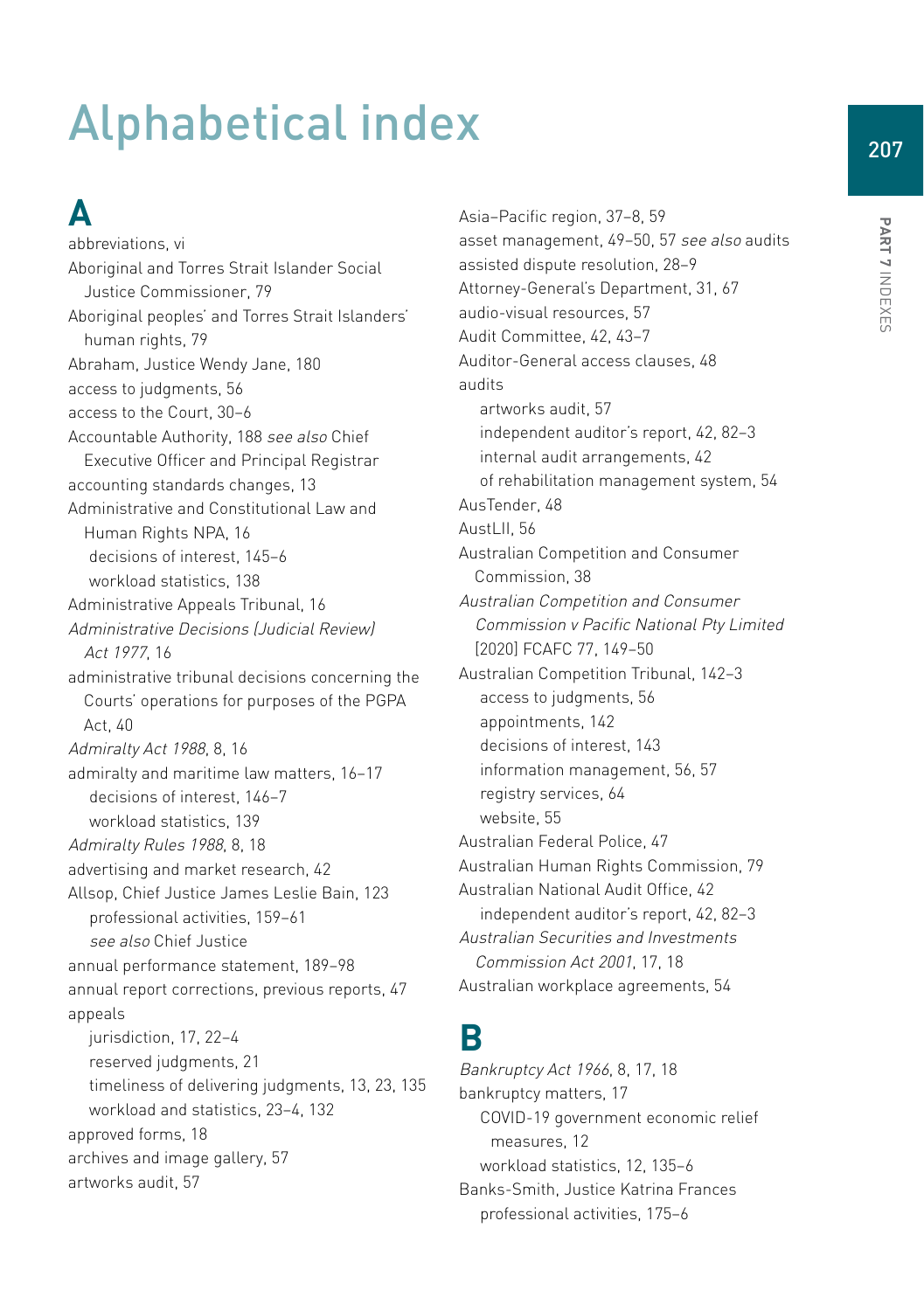the Bar, working with, 35 Bellamy's Australia Limited v Basil [2019] FCAFC 147, 147 Bianco Walling Pty Ltd v Construction, Forestry, Maritime, Mining and Energy Union [2020] FCAFC 50, 152 Bromberg, Justice Mordecai professional activities, 166 Burke, Paul, 26, 74 Burley, Justice Stephen Carey George professional activities, 172 Burton v Commissioner of Taxation [2019] FCAFC 141, 158 bushfire-affected litigants, support for, 30

#### **C**

cartel conduct, 17 case management, 11–12, 16–17, 19, 20, 25 Chhabra v McPherson as Trustee for the McPherson Practice Trust [2019] FCAFC 228, 154 Chief Executive Officer and Principal Registrar, 124 remuneration, 200 role, 8, 40 year in review, 10–14 Chief Information Governance Officer, 57 Chief Justice Acting Chief Justice arrangements, 7 responsibilities, 40 Chief Operating Officers, 53 Client Service Charter, National Native Title tribunal, 79 codes of conduct, 79 Collier, Justice Berna Joan professional activities, 163 Colvin, Justice Craig Grierson professional activities, 176 Comcare, 54 Commercial and Corporations NPA, 17 decisions of interest, 147–52 workload statistics, 139 Commissioner of Patents v Rokt Pte Ltd [2020] FCAFC 86, 155 committees, 40

common law contracts, 54 Commonwealth Courts Corporate Services, 13–14, 40–52 advertising and market research, 42 asset management, 49–50, 57 corporate governance, 42–7 environmental management, 50–2 finance law compliance, 42 financial management, 41-2 human resources management, 53–4 information technology, 54–6 library and information services, 58–9 objectives, 41 outcome and program statement, 3, 190–2 overview, 40–1 performance statement, 196–7 purchasing, 48–8 purpose, 41, 196 recordkeeping and information management, 56–8 resources for outcome, 3 security arrangements, 47 staffing see staff work of, 41–2 Commonwealth Courts Registry Services, 59–68 additional services, 64 enquiries management review, 67 enquiry centre see National Enquiry Centre financial management, 63 initiatives, 66 key functions of registries, 60 locations, 62 management structure, 59–61 new service model, 68 objectives, 59 outcome and program statement, 190–2, 197–8 overseas delegations, 65 overview, 59 performance against targets, 63 performance criteria, 62 performance statement, 197–8 public education and engagement, 64–5 purpose, 59, 197 resources for outcome, 3 service delivery principles, 60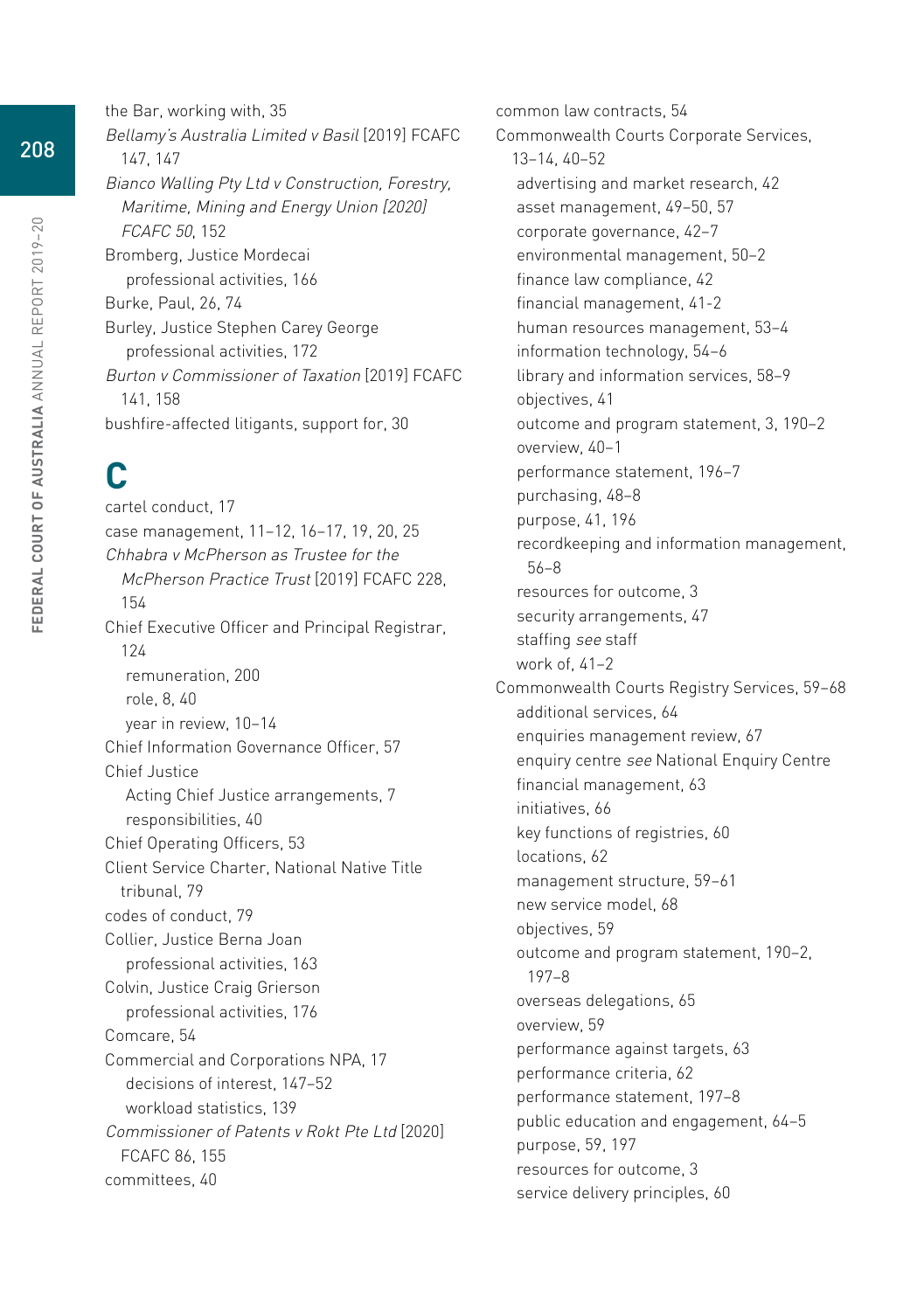209

training, 67 workload, 12, 63–4 Commonwealth Law Court buildings, 49 Commonwealth Ombudsman, 40 Commonwealth Procurement Rules, 48 community relations, 34–5, 64–5 companies COVID-19 government economic relief measures, 12 see also corporation matters companies and commercial jurisdiction, 17 Competition and Consumer Act 2010, 17 complaints, 35–6, 64, 79 compliance report, 42 Concise Statement Method, 19 Constitution, 1, 16, 17 Construction, Forestry, Maritime, Mining and Energy Union v Australian Building and Construction Commissioner [2019] FCAFC 201, 153 consultancy services, 48 Consumer Action Law Centre, 64 consumer law, workload statistics, 137 contact officer, inside front cover contracts, 48, 57 see also purchasing copyright agreement, 57–8 Copyright Tribunal, 143–4 access to judgments, 56 cases of interest, 143–4 information management, 56, 57 registry services, 64 website, 55 Coronavirus Economic Response Package Omnibus Act 2020 (Cth), 12 see also COVID-19 pandemic corporate governance Corporate Services, 42–7 Federal Court of Australia, 40 National Native Title Tribunal, 78 corporate insolvency COVID-19 government economic relief measures, 12 Corporate Plan purpose see purpose corporate services see also Commonwealth Courts Corporate Services corporation matters

fee exemptions, 34 jurisdiction, 17 workload statistics, 136 Corporations Act 2001, 8, 17 correction of errors in previous annual reports, 47 The Country Care Group Pty Ltd v Commonwealth Director of Public Prosecutions [2020] FCAFC 30, 153–4 court locations, 203–205 courtroom video conferencing, 54–5 Courts Administration Legislation Amendment Act 2016, 13, 53 Courts Records Authority, 57 COVID-19 pandemic Courts' response to, 10–11, 13–14, 19, 29, 30, 53, 54–5, 56, 59, 66 government economic measures, 13 impact of, 12, 30, 37, 65, 72 NNTT response to, 71–2 criminal proceedings, 17, 18 see also Federal Crime and Related Proceedings NPA Cross-Border Insolvency Act 2008, 18 cultural acknowledgment, 60, 70, 72–3

# **D**

data centres, 55 see also information technology Davies, Justice Jennifer professional activities, 168 decisions of interest, 145–58 Defence Force Discipline Appeals Tribunal, 144 access to judgments, 56 information management, 56, 57 registry services, 64 website, 55 definitions (terminology), vii–xi Deputy District Registrars, 8 Deputy Principal Registrar, 57, 124 Deputy Sheriffs, 8 Derrington, Justice R M professional activities, 173 Derrington, Justice S C professional activities, 174–5 detention see immigration detention determinations (map), 77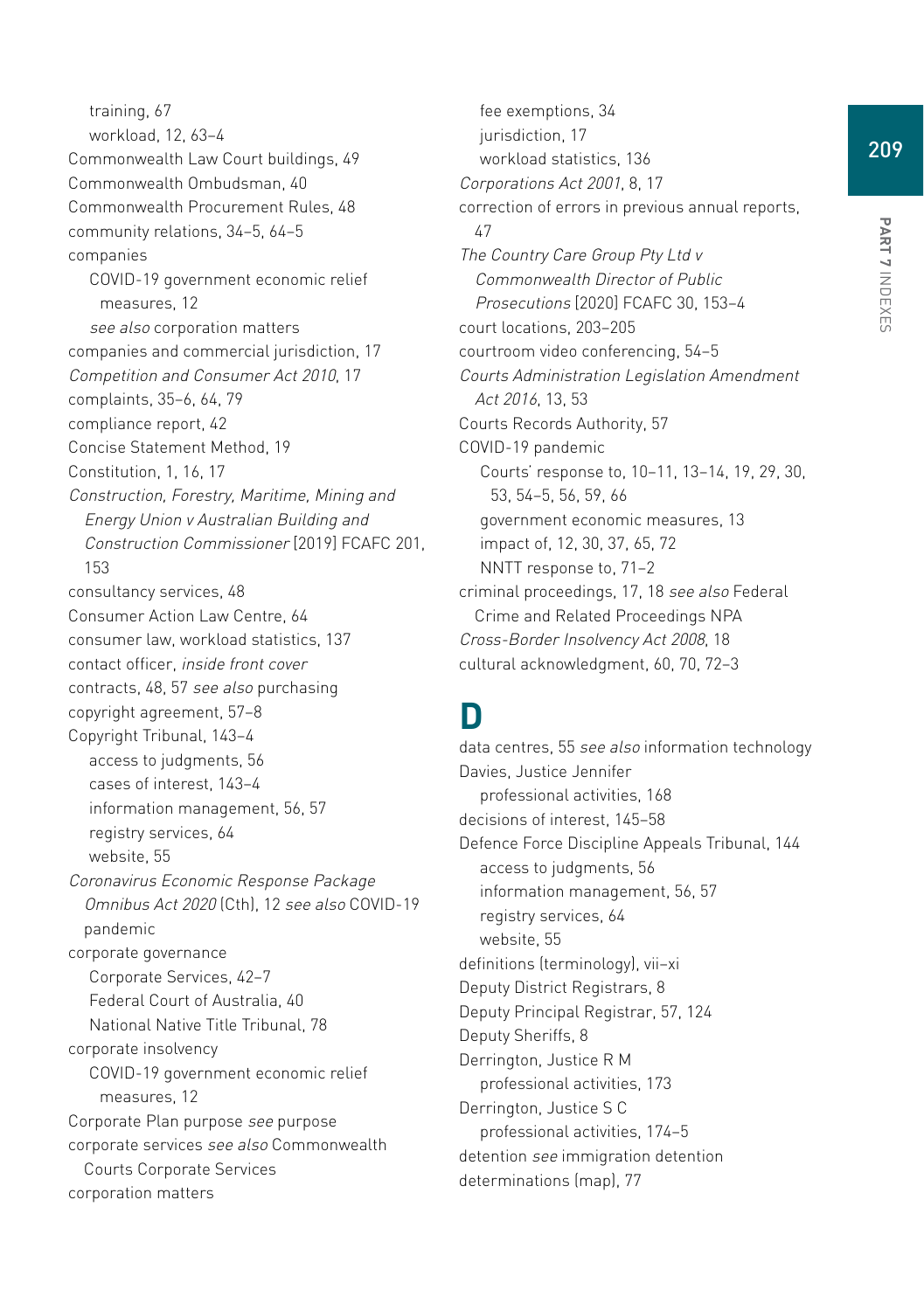digital court file, 11–12, 13, 14, 52, 58, 67 see also case management Digital Court Program, 11, 67 digital hearings, 10–11 digital litigation support, 11 digital resources storage, 57 digital transformation, 10, 13, 52, 58, 67 digitisation initiatives, 58 Director, Public Information, 34 Directors of Court Services, 59–60, 67 disability reporting, 53 dispute resolution, assisted see assisted dispute resolution District Registrars, 8 see also Registrars District Registries, 8 see also registries divorce applications, 52 docket case management process see case management document access (FOI), 34 see also publishing document and records management, 56–8 document processing, timeliness in registries, 63 Dowsett, Justice John, 26 presentations by, 80 Drury on behalf of the Nanda People v State of Western Australia [2020] FCAFC 69, 27

# **E**

ecologically sustainable development implications in legislation administered, 52 see also environmental performance education programs community, 64–5 for judicial officers, 36 legal, 36 see also staff: training eLodgment system, 30 see also digital court file employees see staff Employment and Industrial Relations NPA decisions of interest, 152–3 workload statistics, 139 energy use, 50, 51 enquiries, 63–4 enterprise agreements, 54 entity resource statement, 122 environmental performance, 50–2

errors in previous annual reports, correction of, 47 ethical standards, 79 Executive Director, Court and Tribunal Services, 59 exempt contracts, 48 expenses for outcomes, 2–3 external scrutiny, 40 National Native Title Tribunal, 79

# **F**

Fair Work Act 2009, 17 fair work matters, 17, 139 Fair Work (Registered Organisations) Act 2009, 17 Family Court of Australia corporate services see Commonwealth Courts Corporate Services digital court files, 13, 14, 52, 58, 67 Digital Court Program, 11–12 financial management see financial management Lighthouse family violence project, 56 outcome and program statement, 2, 190–2 performance statement, 194–5 registry locations, 204–205 family law enquiries, 64 workload, 63 Federal Circuit Court of Australia appeals from, 1, 17, 22–4 corporate services for see Commonwealth Courts Corporate Services digital court files, 67 Digital Court Program, 11–12 outcome and program statement, 3, 190–2 performance statement, 195–6 registry locations, 203–205 workload, 12, 19–21 Federal Circuit Court of Australia Act 1999, 8 Federal Court (Bankruptcy) Rules 2016, 8, 18 Federal Court (Corporations) Rules 2000, 8, 18 Federal Court (Criminal Proceedings) Rules 2016, 8, 18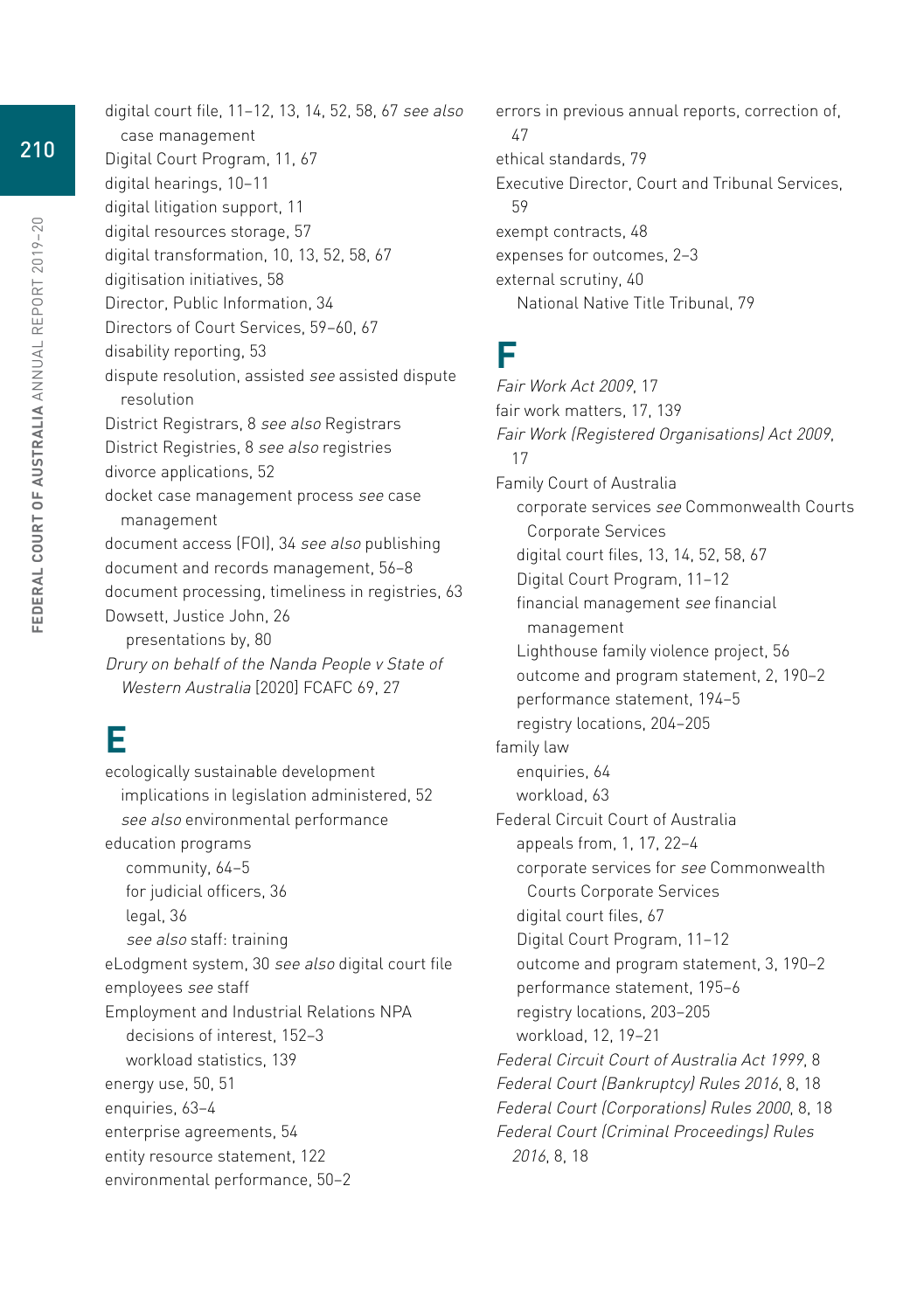Federal Court of Australia committees, 40 corporate services see Commonwealth Courts Corporate Services establishment, 1 functions and powers, 1 judges see judges jurisdiction, 1, 16–19 locations, 203–204 objectives, 1 organisational structure, 123 outcome and program structure, 2–3, 190–2 overview of, 1–8 performance statement, 193 see also performance purpose, 1 registries see registries workload see workload year in review, 10–14 Federal Court of Australia Act 1976, i, 1, 8, 18, 25, 40 Federal Court Rules 2011, 8, 18 Federal Crime and Related Proceedings NPA, 17 decisions of interest, 153–4 workload statistics, 141 federal law, general see general federal law fees and fee regulation, 18, 33–4 proceedings exempt from fees, 33–4 files see case management; online files for high profile matters filings see workload finance law compliance, 42 financial accounts, 41–2 financial counselling for self-represented litigants in bankruptcy proceedings, 33 financial management, 13, 41, 63 additional funding, 13 entity resource statement, 122 National Native Title Tribunal, 78 financial statements, 13, 82–121 audit report, 42, 82–3 Fortescue Metals Group v Warrie on behalf of the Yindjibarndi People [2019] FCAFC 177, 156–7 Foster, Justice Lindsay Graeme professional activities, 165 fraud prevention and control, 42

freedom of information, 34–5, 48, 79 Freedom of Information Act 1982, 34, 48, 79 Fulton on behalf of the Mambali Amaling-Gan v Northern Territory of Australia (the Minyerri and Banka Banka Matters) [2019] FCA 2156, 28 functions and powers Australian Competition Tribunal, 142 Copyright Tribunal, 143 Defence Force Discipline Appeals Tribunal, 144 Federal Court of Australia, 1 National Native Title Tribunal, 73–4 funding see financial management

#### **G**

general federal law enquiries, 64 workload, 12, 63 Gill v Ethicon Sàrl (No 5) [2019] FCA 1905, 150–1 Gleeson, Justice Jacqueline Sarah professional activities, 170 glossary, vii–xi governance Corporate Services, 40–2 Federal Court of Australia, 40 National Native Title Tribunal, 78 grant programs, 42 Griffiths, Justice John Edward professional activities, 167 guides, 19

#### **H**

Health and Safety Committee, 54 see also work health and safety hearings for detainees, 30 digital hearings, 10–11 online hearings, 11, 13, 30 High Court of Australia, 22 High Court of the Solomon Islands, 37 human resources management, 53–4 see also staff human rights see Administrative and Constitutional Law and Human Rights NPA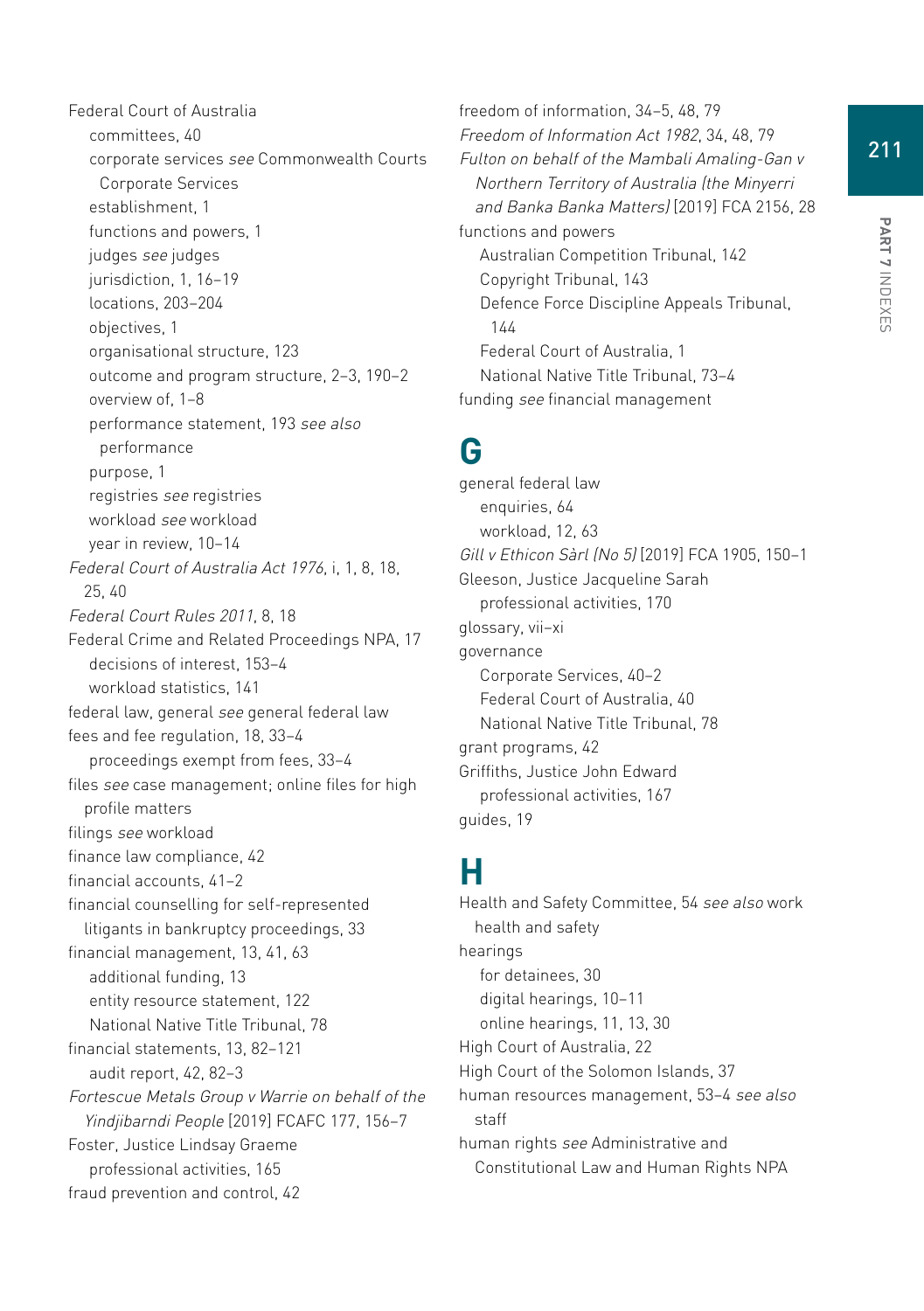# **I** image gallery, 57

immigration detention hearings for detainees, 30 incidents (accidents and injury), 54 Indigenous Land Use Agreements (ILUAs), 78 area and location, 77–8 assistance and registration, 76, 77 notified, 76–7 number of, 75 Register, 75, 76 individual flexibility arrangements, 54 industrial law jurisdiction, 17, 139 Information Governance Committee, 57 information management, 56–8 Information Publication Scheme, 34 information technology, 10–11, 13–14, 30, 51, 54–6, 72 insolvency, personal see bankruptcy matters intellectual property jurisdiction, 16 Intellectual Property NPA decisions of interest, 154–6 workload statistics, 140 internal audit arrangements, 42 international collaboration, 37–38 interpreters, 33 intranet, 57 iPad initiative, 11

# **J**

Jackson, Justice Darren John, 179 JADE, 56 Jadwan Pty Ltd v Rae & Partners (A Firm) [2020] FCAFC 62, 157–8 judges, 4–7 appointments, 7–8 committees, 40 delegation of powers, 8, 40 meetings, 40 retirements, 7 see also Chief Justice judgments access to, 56 decisions of interest, 145–58 number of, 13, 20

publishing, 56 reserved, 13, 20–1 timeliness of, 13, 20, 23, 135 Judicial and Registry Services Team Leaders, 60 'Judicial Dashboard', 11 judicial decisions concerning the Courts' operations for purposes of the PGPA Act (external scrutiny), 40 judicial education, 36 Judicial Primers, 38 Judiciary Act 1903, 1, 16 jurisdiction of the Federal Court, 1, 16–19 changes to, 17–18 Justice Connect, 31, 64 JusticeNet SA, 31

# **K**

Katzmann, Justice Anna Judith professional activities, 166 Kenny, Justice Susan Coralie Acting Chief Justice, 7 professional activities, 162 key management personnel, 199–200 key performance indicators see performance King v Northern Territory [2007] FCA 1498, 28 Kraft Foods Group Brands LLC v Bega Cheese Limited [2020] FCAFC 65, 151–2

# **L**

Lagos, Sia review of year, 10–14 see also Chief Executive Officer and Principal Registrar Law Council of Australia Federal Court Liaison Committee, 31 LawRight, 31, 64 Le v Scott as trustee of the property of Chanh Tam Le, a Bankrupt [2020] FCAFC 12, 150 leadership forums, 67 leases, accounting treatment of, 13 Legal Aid Western Australia, 31 legal community events, 35 legal education programs, 36 legal system, Court contribution to, 36–8 legislation changes affecting the Court's jurisdiction, 17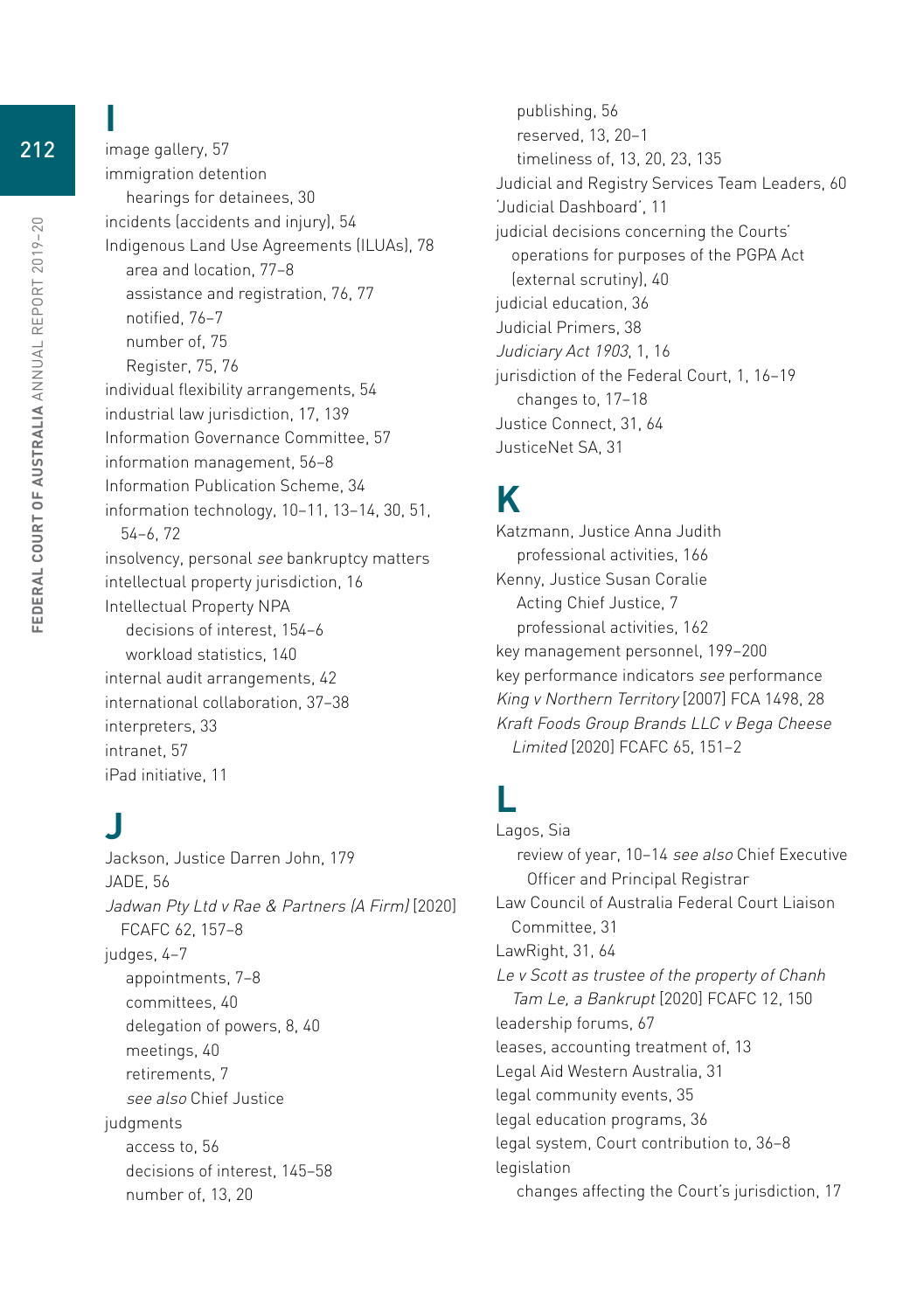legislative framework for Court jurisdiction, 1, 8 letter of transmittal, i library and information services, 58–9 Lighthouse family violence project, 56 'List Assist' tool, 11 litigants, support for, 30–4 bushfire-affected, 30 self-represented, 30, 31–2 unrepresented, 30 live chat, 56, 65, 66 lodgment process, 30 Logan, Justice John Alexander professional activities, 164

#### **M**

McKerracher, Justice Neil Walter professional activities, 164 Makasa v Minister for Immigration and Border Protection [2020] FCAFC 22, 145–6 management structure, Registry Services, 59–61 Manager National Enquiry Centre, 60 Managers of Court Services, 60 maritime law matters see admiralty and maritime law matters marketing services, 42 Markovic, Justice Brigitte Sandra professional activities, 171 Marshals, 8, 17, 47 matters dealt with (workload) see workload media inquiries, 34 mediation, 28–9 native title matters, 25, 29, 72 referrals by NPA and registry, 29 training in, 72 Members, National Native Title Tribunal, 70, 71 memoranda of understanding with ACCC, 38 with Supreme and National Courts of Papua New Guinea, 37 Middleton, Justice John Eric professional activities, 163 Migration Act 1958, 17 migration jurisdiction, 17 appeals, 23–4 workload, 141

Modernisation Fund, 13 Mortimer, Justice Debra Sue professional activities, 168 Moshinsky, Justice Mark Kranz professional activities, 171 Murphy, Justice Bernard Michael professional activities, 167

#### **N**

National Archives of Australia, 57, 58 National Court Framework, 12, 20 see also National Practice Areas National Enquiry Centre, 65–6 channels of communication, 65 enquiries management review, 67 management, 60 responsibilities, 65–6 workload and performance, 63–4, 65, 66 national guides, 19 National Judicial College of Australia, 36 National Native Title Register, 75 National Native Title Tribunal, 16 accountability to clients, 79 COVID-19 response, 71–2 cultural acknowledgment, 70, 72–3 establishment, 70 ethical standards, 79 external factors, 73 financial review, 78 functions, 73–4 future acts, 73–4 governance, 78 ILUAs see Indigenous Land Use Agreements (ILUAs) information management, 56, 57 inquiries, 74 management of, 78–9 maps, 77–8 Members, 70, 71, 79 office locations, 70 overview, 70–1 President, 70, 71 President's presentations, 80 register searches, 77, 79 registers kept, 75 Registrar, 70, 71, 75–8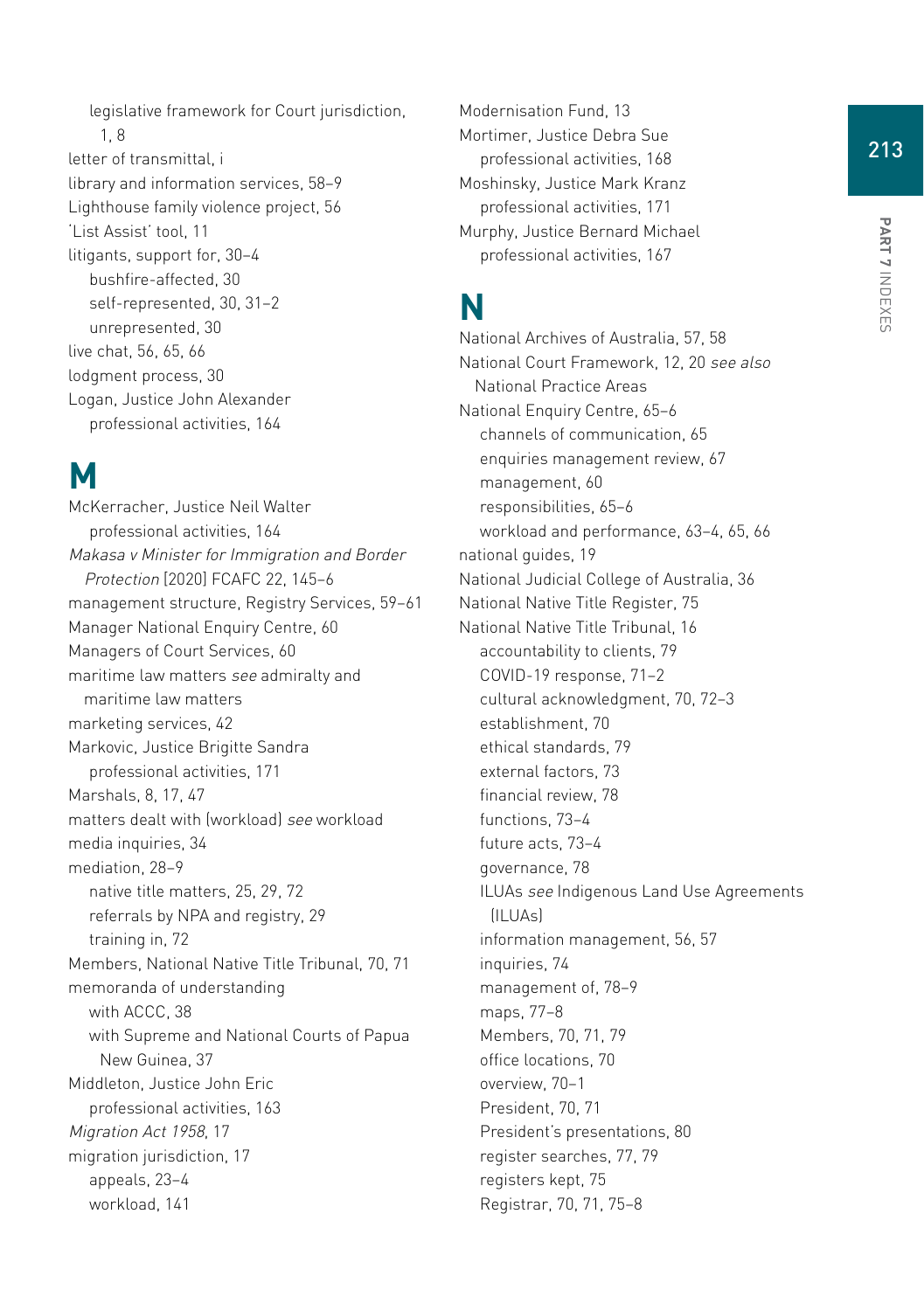Registrar's remuneration, 200 stakeholder engagement, 72 statutory office-holders, 70 website, 55 work in 2019–20, 73–8 year in review, 71–3 see also Native Title Act 1993; native title matters National Practice Areas, 12 mediation referrals, 29 practice and procedure reforms, 30–1 workload statistics, 138–41 National Practice Committee, 30–1, 40 Native Title Act 1993, 8, 16, 24, 25, 27, 34, 70, 71, 79, 156–7 advertising of applications, 42, 72 proposed amendments, 73 see also National Native Title Tribunal native title matters, 80 compensation claims, 24 decisions of interest, 156–7 mediation, 25, 29, 72 notification of native title applications, 42, 72 stakeholder engagement, 25 workload and trends, 21, 22, 24–8 see also National Native Title Tribunal Native Title Registrar, 70, 71, 75–8 Neptune Hospitality Pty Ltd v Ozmen Entertainment Pty Ltd [2020] FCAFC 47, 146–7 New South Wales, native title matters, 26–7, 74, 75, 76 non-salary benefits, 54 Norfolk Island see Supreme Court of Norfolk Island Northern Territory, native title matters, 28, 74, 75, 76 Nyamal Palyku Proceeding [2020] FCA 428, 27 Nyamal Palyku Proceeding (No 2) [2020] FCA 788, 27

#### **O**

objectives Corporate Services, 41 Federal Court of Australia, 1 Registry Services, 59

O'Bryan, Justice Michael Hugh professional activities, 178–9 O'Callaghan, Justice David John professional activities, 172 Officers of the Court, 8 see also registrars Ombudsman, 40 online files for high profile matters, 34, 56 online hearings, 11 online services see digital court file; information technology; websites operating result, 13, 41–2 Operations and Finance Committee, 40 Organisation for Economic Co-operation and Development, 38 organisational structure Federal Court of Australia, 123 Registry Services, 59–61 Other Federal Jurisdiction NPA decisions of interest, 157–8 workload statistics, 141 outcomes and programs, 190–2 Outcome 1 see Federal Court of Australia Outcome 2 see Family Court of Australia Outcome 3 see Federal Circuit Court of Australia Outcome 4, Program 4.1 see Commonwealth Courts Corporate Services Outcome 4, Program 4.2 see Commonwealth Courts Registry Services performance statements, 193–8 see also performance overseas delegations, 38, 65 overview Corporate Services, 40–1 Federal Court of Australia, 1–8 National Native Title Tribunal, 70–1 Registry Services, 59

#### **P**

Pacific Judicial Strengthening Initiative, 37–8 paper usage, 51, 52 Papua New Guinea library collection and services, 59 National and Supreme Courts, 37 Parliamentary committees, 40, 73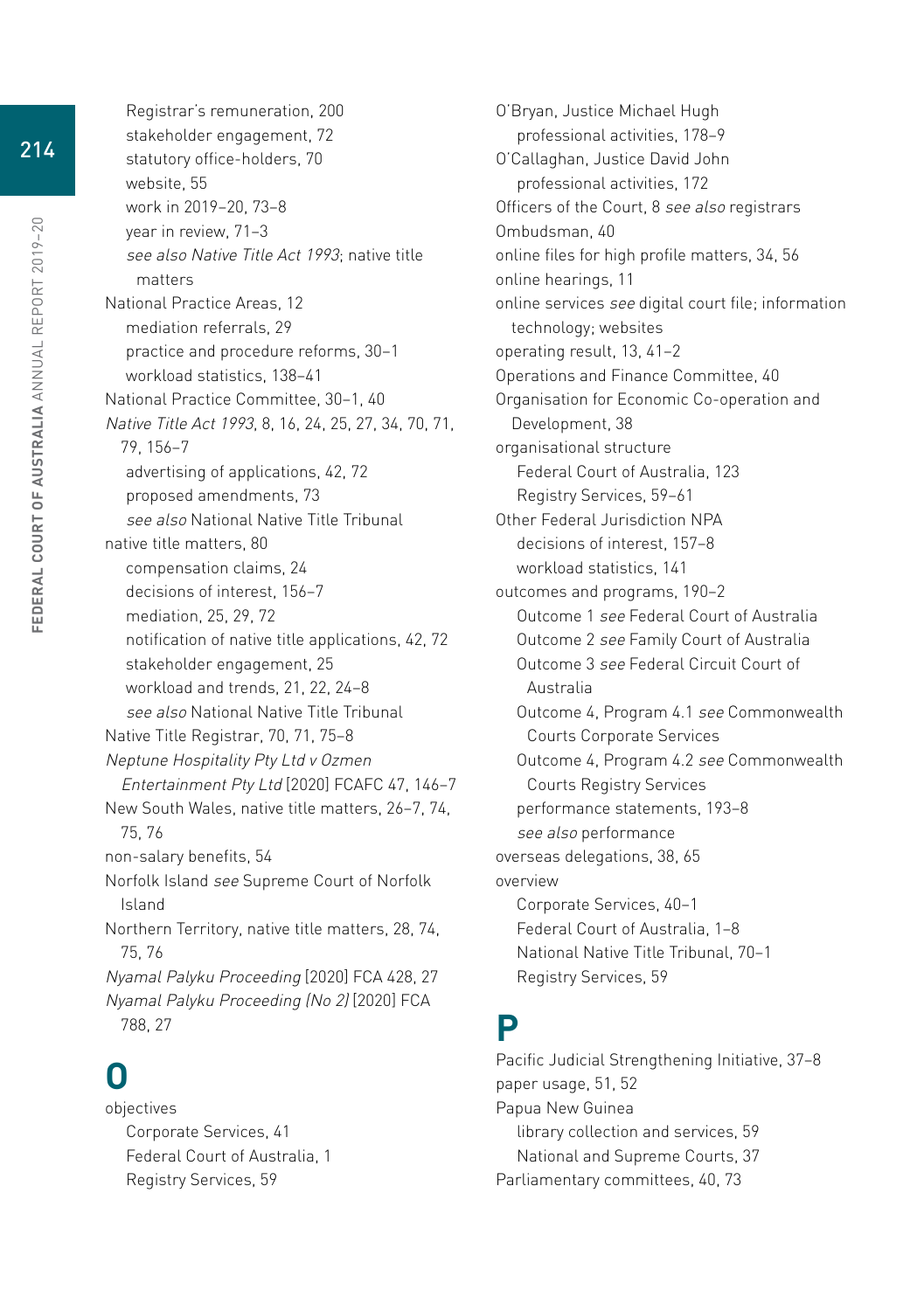pay see remuneration and benefits performance annual performance statement, 189–98 Commonwealth Courts Corporate Services, 196–7 Commonwealth Courts Registry Services, 62, 63, 197–8 environmental management, 50–2 Family Court of Australia, 194–5 Federal Circuit Court of Australia, 195–6 Federal Court of Australia, 16, 193 financial management, 41–2 National Enquiry Centre, 66 National Native Title Tribunal, 73–8 timeliness, 13, 20, 23, 63, 134–5 performance pay, 54, 188 Perram, Justice Nye professional activities, 165 Perry, Justice Melissa Anne professional activities, 169–70 personal insolvency see bankruptcy matters personnel see staff police services, 47 Portfolio Budget Statements, 190–2 practice areas see National Practice Areas practice notes, 18–19 President, National Native Title Tribunal, 54, 70, 71, 80, 200 Principal Registrar, Federal Court see Chief Executive Officer and Principal Registrar pro bono schemes, 30 procurement see purchasing professional activities (judges' activities), 159–80 see also international collaboration programs see outcomes and programs property projects, 14, 49–50, 52 pseudonyms, 30 public education, 34–5, 64–5 Public Governance, Performance and Accountability Act 2013, i, 40, 42, 48, 53 Public Governance, Performance and Accountability Rule 2014, i public interest issues, 17 Public Service Act 1999, 8, 40, 53 s24 determinations, 54 publishing, 56

of judgments, 56 notification of native title applications, 42, 72 see also websites purchasing, 48–9 library system consortium purchasing, 59 purpose Corporate Services, 41, 196 Family Court of Australia, 194 Federal Circuit Court of Australia, 195 Federal Court of Australia, 1, 193 and outcomes, 192 see also performance Registry Services, 59, 197

#### **Q**

Queensland, native title matters, 25–6, 74, 75, 76

## **R**

Rares, Justice Steven David Acting Chief Justice, 7 professional activities, 162 Reconciliation Action Plan, 72 recordkeeping, 56–8 Records Policy Committee, 57 recycling, 50, 52 regional collaborations, 37–8 see also international collaboration Register of Indigenous Land Use Agreements, 16, 75, 76 Register of Native Title Claims, 75–6 registrars, 12, 124–8 district registrars, 8 judicial registrars, 124–7 national registrars, 128 Native Title Registrar, 70, 71, 75–8 role, 8 of tribunals, 142, 143, 144 registries, 19, 40 additional services, 64 administration, 53 buildings and accommodation, 49–50, 52, 55 counter enquiries, 63–4 see also National Enquiry Centre key functions, 60 local consultation, 64 locations, 62, 203–205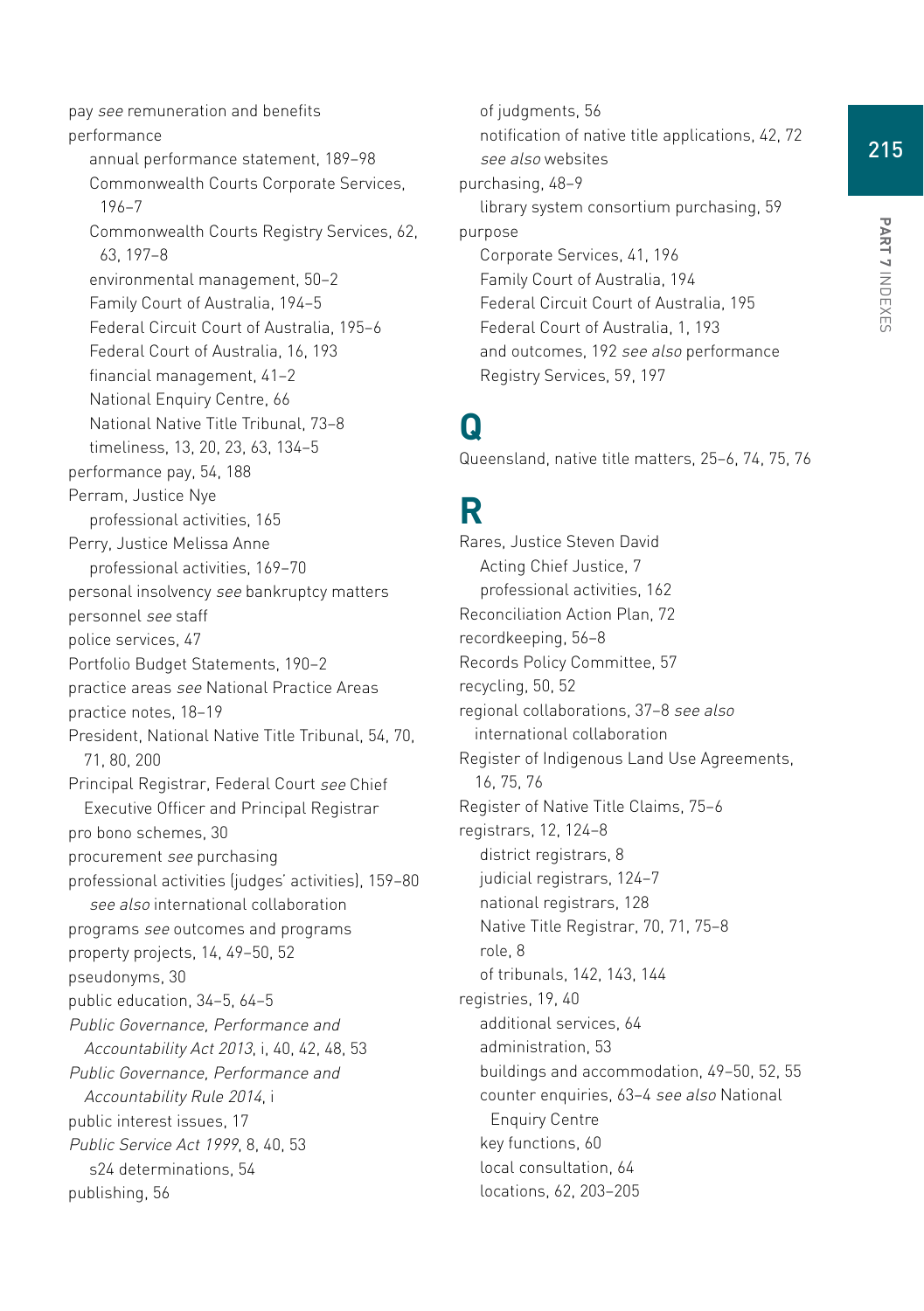management structure, 59–61 mediation referrals, 29 new service model, 68 workload, 12, 63–4 see also Commonwealth Courts Registry Services rehabilitation management system, 54 remote access technology, 10–11, 30, 55, 72 remuneration and benefits, 54, 188 key management personnel, 200 non-salary benefits, 54 performance pay and bonuses, 54, 188 senior executives, 54, 188, 201 statutory office-holders, 54, 200 Remuneration Tribunal, 54, 85, 117 reserved judgments, 13, 20–1 risk management, 42 rules, 8, 18 see also Admiralty Rules 1988; Federal Court (Bankruptcy) Rules 2016; Federal Court (Corporations) Rules 2000; Federal Court (Criminal Proceedings) Rules 2016; Federal Court Rules 2011

#### **S**

safety see work health and safety salaries see remuneration and benefits Secretary, Department of Education and Training v Simpson Networks Pty Ltd t/as Melbourne School Holiday Club [2019] FCAFC 239, 145 security, 14, 47, 50 self-represented litigants, 30, 31–2 seminars and workshops, 35, 38 Senate Legal and Constitutional Affairs Committee, 73 Senior Executive Service employees, remuneration, 54, 188, 201 Shafston Avenue Construction Pty Ltd v McCann [2020] FCAFC 85, 147–8 Sheriffs, 8, 47 small business participation in procurement, 48 Solomon Islands, 37 South Australia, native title matters, 26, 75 staff average staffing level, 2, 3 employment arrangements, 8, 53, 54, 187

health, safety and wellbeing, 14 health and wellbeing, 53, 54 human resources management, 53–4 numbers and profile, 8, 53, 181–8 remuneration and benefits, 54, 188 training, 14, 53, 67, 72 staff consultation, 53 stakeholder engagement, 35, 64–5 native title matters, 25 statistical reports see court performance statutes under which the Court exercises jurisdiction, or affecting the Court's jurisdiction, 1, 8, 16–17 statutory functions, 8 statutory office-holders, 70, 199 remuneration, 200 Steward, Justice Simon Harry Peter professional activities, 175 Stewart, Justice Angus Morkel, 176–8 study assistance program, 53 Supreme Court of Norfolk Island, 1, 17 Supreme Court of Papua New Guinea, 37 Supreme Courts of the states and territories, 16

# **T**

taxation matters, 16 decisions of interest, 158 workload statistics, 140 terminology (definitions), vii–xi Thomas, Justice David Graham professional activities, 173 timeliness, 13, 20, 23, 63, 134–5 Tommy on behalf of the Yinhawangka Gobawarrah v State of Western Australia (No 2) [2019] FCA1551, 27 Torres Strait Islanders' human rights, 79 Traditional Owner Settlement Act 2010 (Vic), 28 training and development see education programs; judicial education; staff: training travel and transport, 41, 50, 51, 52 Tribunals Records Authority, 57 Trident Seafoods Corporation v Trident Foods Pty Ltd [2019] FCAFC 100, 155–6